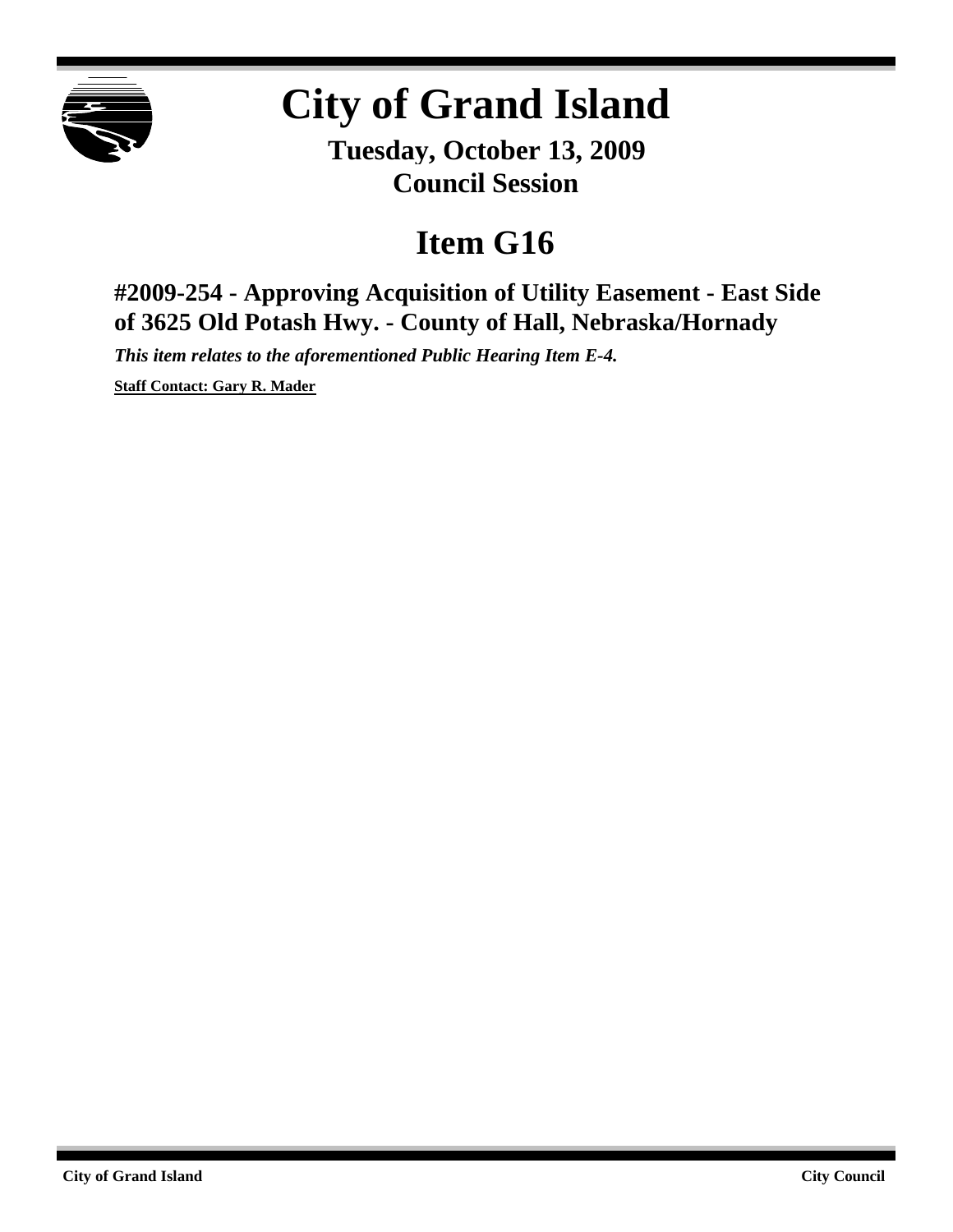## R E S O L U T I O N 2009-254

WHEREAS, a public utility easement is required by the City of Grand Island, from County of Hall, Nebraska, to survey, construct, inspect, maintain, repair, replace, relocate, extend, remove, and operate thereon, public utilities and appurtenances, including lines and transformers; and;

WHEREAS, a public hearing was held on October 13, 2009, for the purpose of discussing the proposed acquisition of an easement located in Hall County, Nebraska; and more particularly described as follows:

Commencing at the northwest corner of the North Half of the Northeast Quarter (N1/2, NE1/4) Section Twenty Four (24), Township Eleven (11) North, Range Ten (10) West of the 6th PM, Hall County, Nebraska; thence easterly along the northerly line of said North Half of the Northeast Quarter (N1/2, NE1/4) Section Twenty Four (24), a distance of six hundred seventy three and four tenths (673.4) feet; thence S00°57'52"E along the easterly line of a tract of land described in Document 200709866 recorded in the Register of Deeds Office, Hall County, Nebraska, a distance of one hundred forty nine (149.0) feet to the ACTUAL Point of Beginning; thence continuing S00°57'52"E along the easterly line of said tract of land described in Document 200709866, a distance of one thousand sixty seven and five hundredths (1,067.05) feet to a point on a northerly right-of-way line of U.S. Highway 30; thence S41°21'18"W along a said northerly right-of-way line of U.S. Highway 30, a distance of twenty nine and seventy one hundredths (29.71) feet; thence N00°57'52"W, a distance of five hundred seventy one and seventy seven hundredths (571.77) feet; thence N89°28'31"E, a distance of twelve (12.0) feet; thence N00°57'52"W, a distance of five hundred seventeen and forty hundredths (517.40) feet to a point on the southerly line of an existing twenty (20.0) foot wide easement as described in Document 200900899 recorded in the Register of Deeds Office, Hall County, Nebraska; thence N89°28'31"E along the said southerly line of an existing twenty (20.0) foot wide easement described in Document 200900899, a distance of eight (8.0) feet to the said Point of Beginning.

The above-described easement and right-of-way containing a total of 0.352 acres, more or less, as shown on the plat dated 9/24/2009, marked Exhibit "A", attached hereto and incorporated herein by reference,

NOW, THEREFORE, BE IT RESOLVED BY THE MAYOR AND COUNCIL OF THE CITY OF GRAND ISLAND, NEBRASKA, that the City of Grand Island be, and hereby is, authorized to acquire a public utility easement fromCounty of Hall, Nebraska, on the above-described tract of land.

- - -

Adopted by the City Council of the City of Grand Island, Nebraska, October 13, 2009.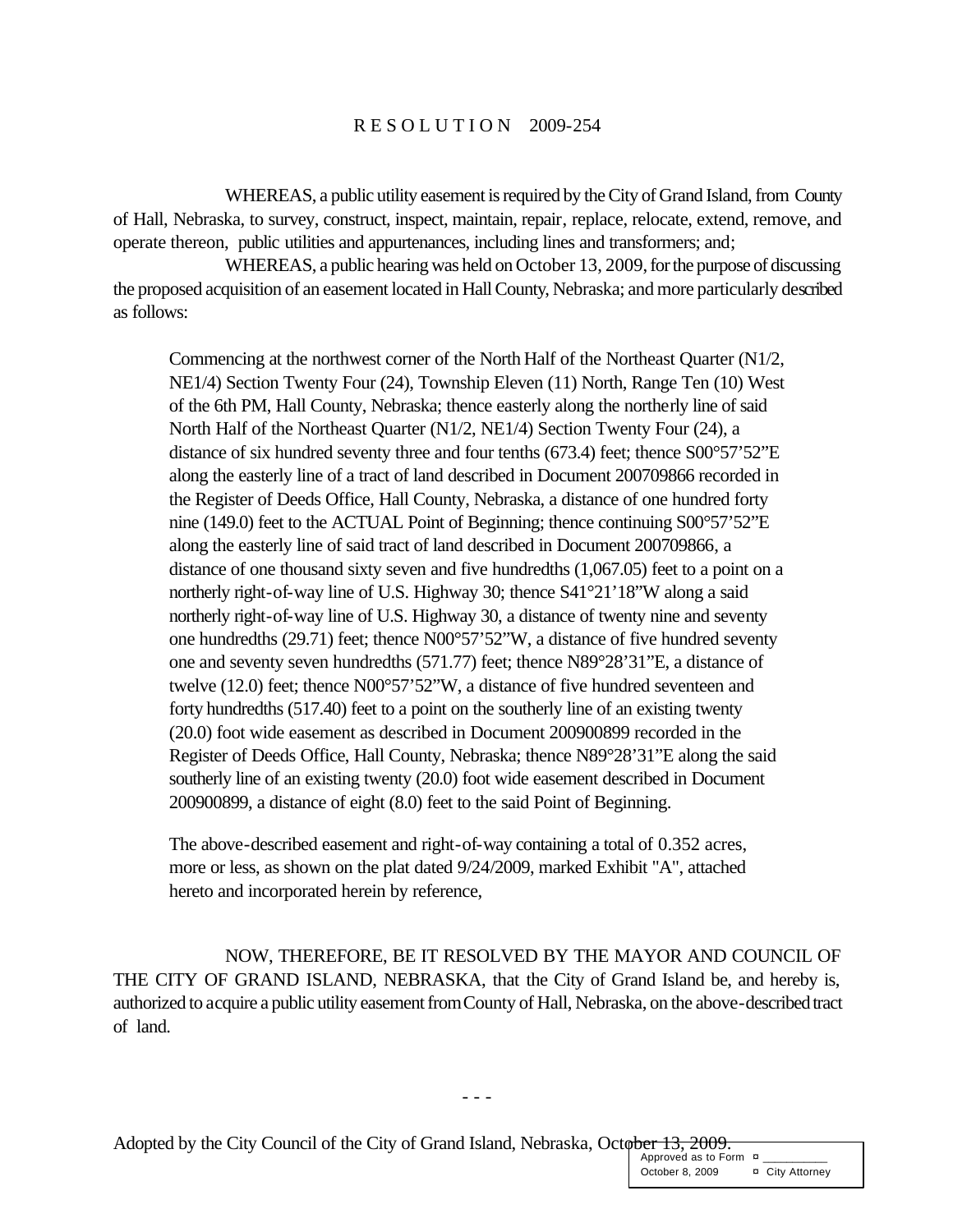Margaret Hornady, Mayor

\_\_\_\_\_\_\_\_\_\_\_\_\_\_\_\_\_\_\_\_\_\_\_\_\_\_\_\_\_\_\_\_\_\_\_\_\_\_\_

Attest:

RaNae Edwards, City Clerk

\_\_\_\_\_\_\_\_\_\_\_\_\_\_\_\_\_\_\_\_\_\_\_\_\_\_\_\_\_\_\_\_\_\_\_\_\_\_\_